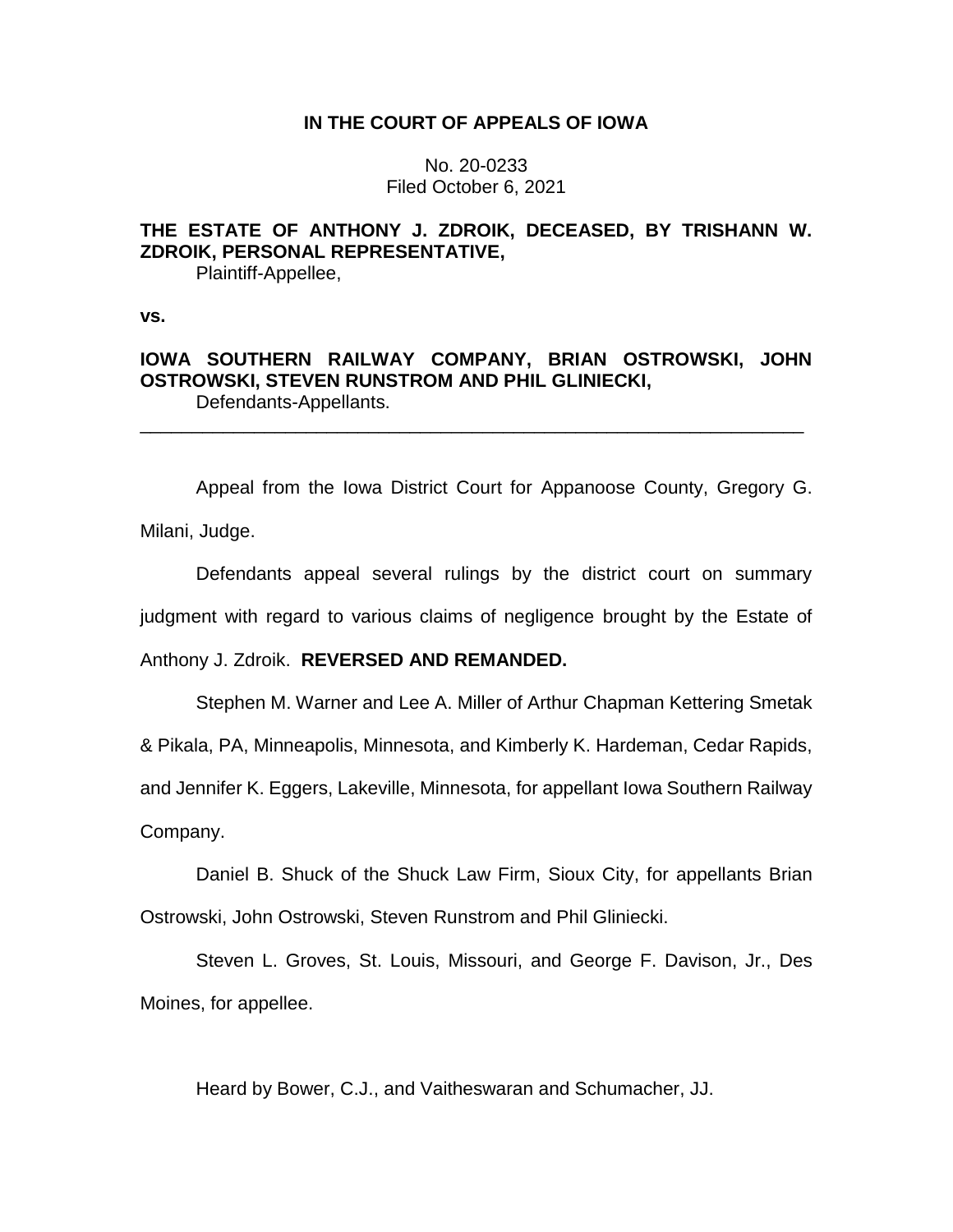### **VAITHESWARAN, Judge.**

Sheet Piling Services, LLC dispatched twenty-three-year-old Anthony Zdroik and two other employees to repair a railroad bridge belonging to Iowa Southern Railroad Company. The crew used a grapple and sling to transfer railroad ties to a crane truck. Zdroik stood on the bed of the truck to remove the ties from the sling. During one of the transfers, the railroad tie or crane grapple struck Zdroik. Zdroik died as a result of his on-the-job injury.

Zdroik's estate sued the railroad as well as four people associated with Sheet Piling: Brian Ostrowski, John Ostrowski, Steven Runstrom, and Phil Gliniecki, none of whom worked with Zdroik on the day of the accident. The estate alleged the railroad violated the Federal Employers' Liability Act and was negligent in training crew members; and the Sheet Piling defendants were co-employees of Zdroik who were grossly negligent in training him.

The defendants filed motions for summary judgment. The court denied the Sheet Piling defendants' motion on the ground that the Ostrowskis were coemployees of Zdroik who could be sued for gross negligence and because fact issues on the elements of gross negligence precluded summary judgment. As for the railroad, the court granted the summary judgment motion on the Federal Employer's Liability Act claim but denied the motion on the negligence claim. The court denied motions to reconsider the rulings.

The defendants applied for interlocutory review. The supreme court granted the applications and stayed further proceedings.

Summary judgment is appropriate when "the pleadings, depositions, answers to interrogatories, and admissions on file, together with the affidavits, if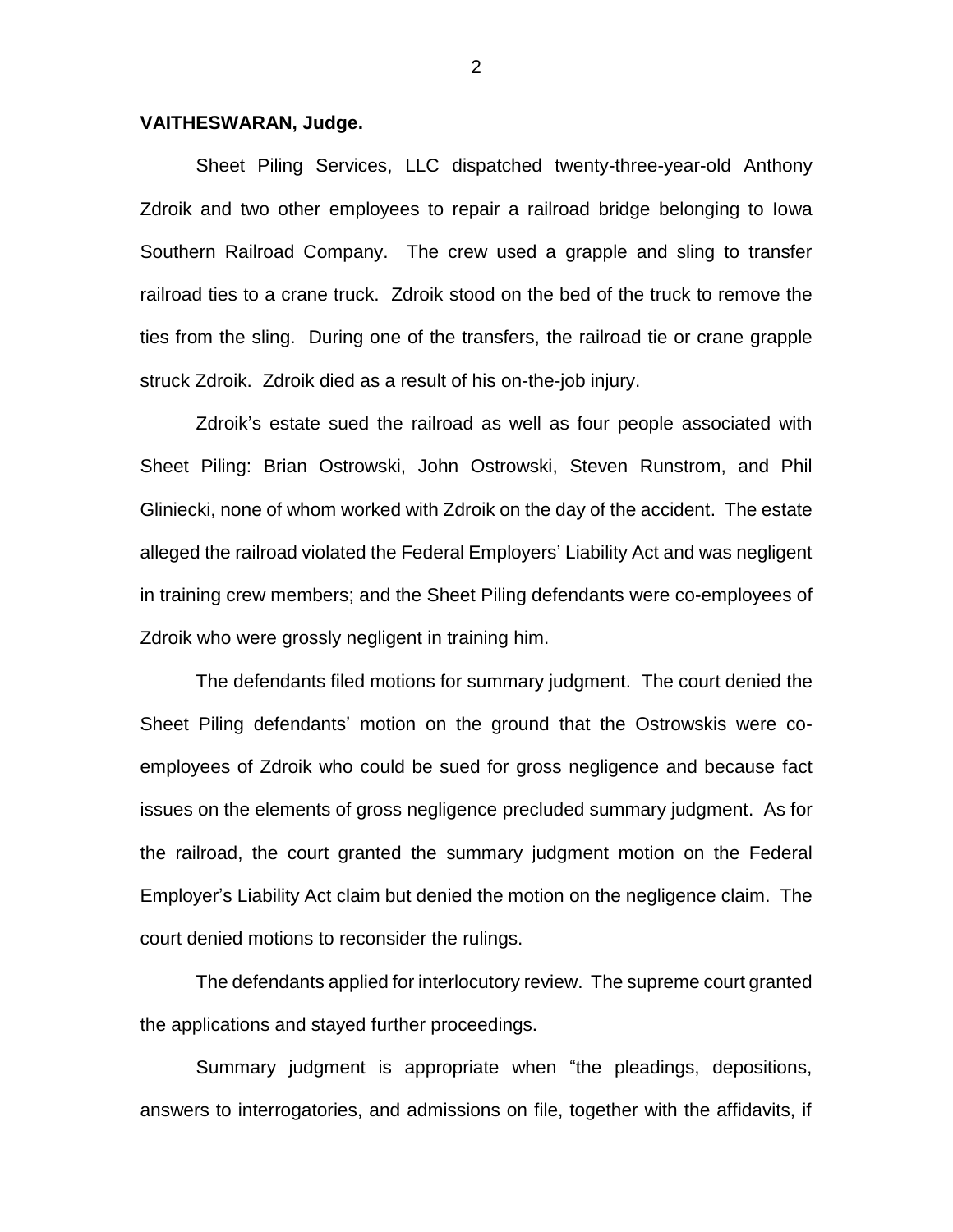any, show that there is no genuine issue as to any material fact and that the moving party is entitled to a judgment as a matter of law." Iowa R. Civ. P. 1.981(3). Our review is for correction of errors at law. *See Barker v*. *Capotosto*, 875 N.W.2d 157, 161 (Iowa 2016).

## *I***.** *Gross Negligence Claims–Sheet Piling Defendants*

The rights and remedies of an employee against an employer for an on-the job injury "shall be the exclusive and only rights and remedies of the employee . . . at common law or otherwise, on account of such injury." Iowa Code § 85.20(1) (2018). That exclusivity provision does not apply if the injury was caused by a coemployee's "gross negligence amounting to such lack of care as to amount to wanton neglect for the safety of another." *Id*. § 85.20(2).

#### *A***.** *Co-Employee Status–Ostrowskis*

As a preliminary matter, the Ostrowskis assert they were not co-employees. Their assertion implicates the subject matter jurisdiction of the district court. *See Henrich v*. *Lorenz*, 448 N.W.2d 327, 331 (Iowa 1989) ("[I]f the defendants were, in fact, in the position of . . . employer, then the court [would] lack[ ] subject matter jurisdiction over [the] suit. Jurisdiction over [the] complaint would lie exclusively with the industrial commissioner."). Subject matter jurisdiction may not be waived. *See State v*. *Mandicino*, 509 N.W.2d 481, 482 (Iowa 1993) ("[S]ubject matter jurisdiction is a statutory matter and cannot be waived by consent, waiver, or estoppel."). Accordingly, we must address their status.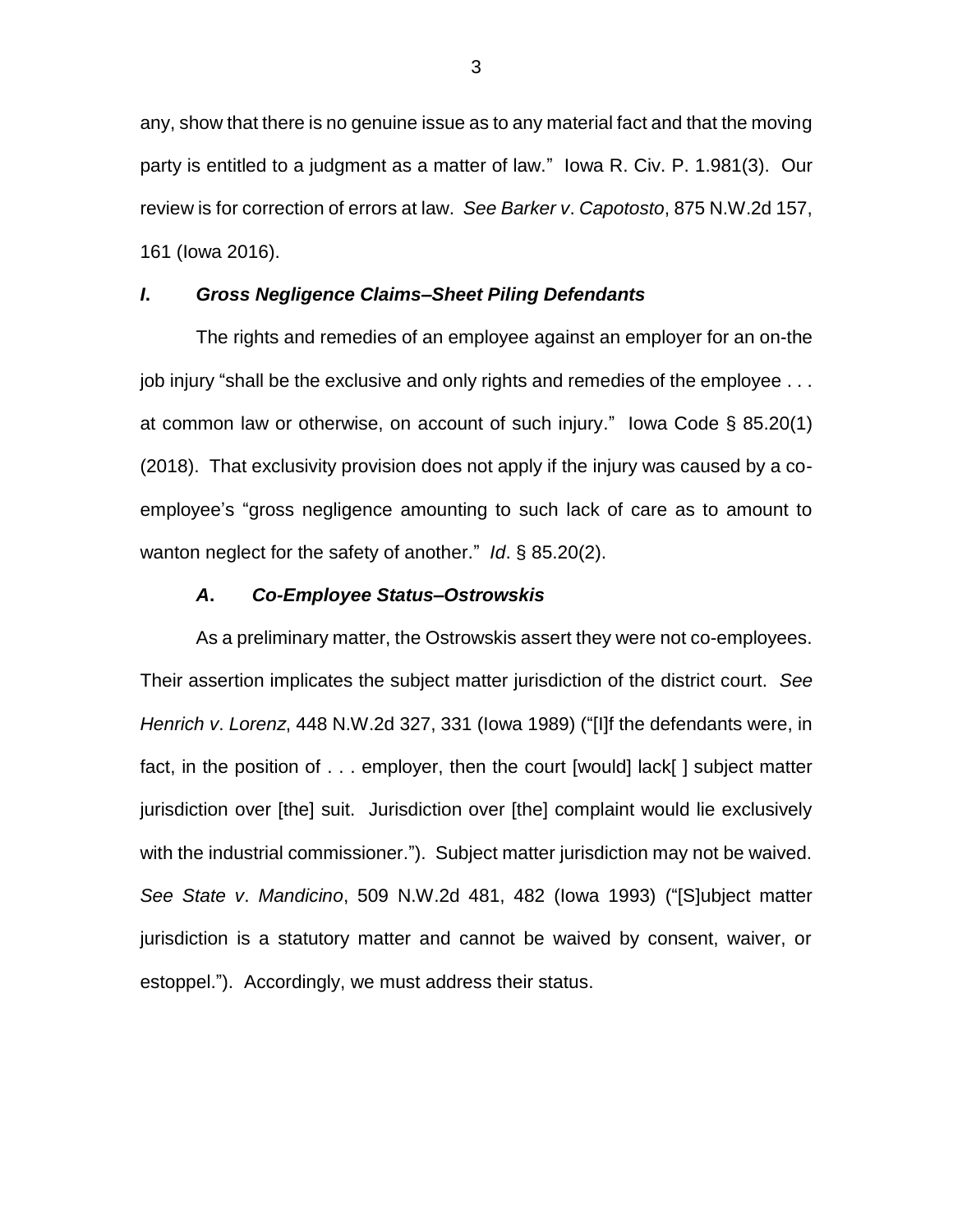The Ostrowskis specifically claim they cannot be considered co-employees because they "have not chosen to be covered by" the workers' compensation act. They point to Iowa Code section 85.1A, which states:

A proprietor, limited liability company member, limited liability partner, or partner who is actively engaged in the proprietor's, limited liability company member's, limited lability partner's, or partner's business on a substantially full-time basis may elect to be covered by the workers' compensation law of this state by purchasing . . . workers' compensation insurance.

They note that "[p]roprietors, limited liability company members, limited liability partners, and partners who have not elected to be covered by the workers' compensation law of this state pursuant to section 85.1A" are excluded from the statutory definition of "workers" or "employees." Iowa Code § 85.61(11)(c)(5).

The supreme court addressed and rejected this election-of-coverage argument as a basis for analyzing the exclusivity language of section 85.20. *See Horsman v*. *Wahl*, 551 N.W.2d 619, 621 (Iowa 1996). The court made a distinction between coverage and remedy and concluded: "The exclusive remedy provision of workers' compensation law, set forth in section 85.20, does not relate to coverage; therefore, in the context of section 85.20 a definition of [the defendant] as an "employer," pursuant to section 85.61(2), is required." *Id*.; *see also Mullen v*. *Grettenberg*, No. 14-1699, 2015 WL 5965221, at \*1–2 (Iowa Ct. App. Oct. 14, 2015). We turn to section 85.61(2) to determine whether the Ostrowskis were Zdroik's employers rather than his co-employees.

Section 85.61(2)(a) defines "[e]mployer" as including and applying to the following: "A person, firm, association, or corporation, state, county, municipal corporation, school corporation, area education agency, township as an employer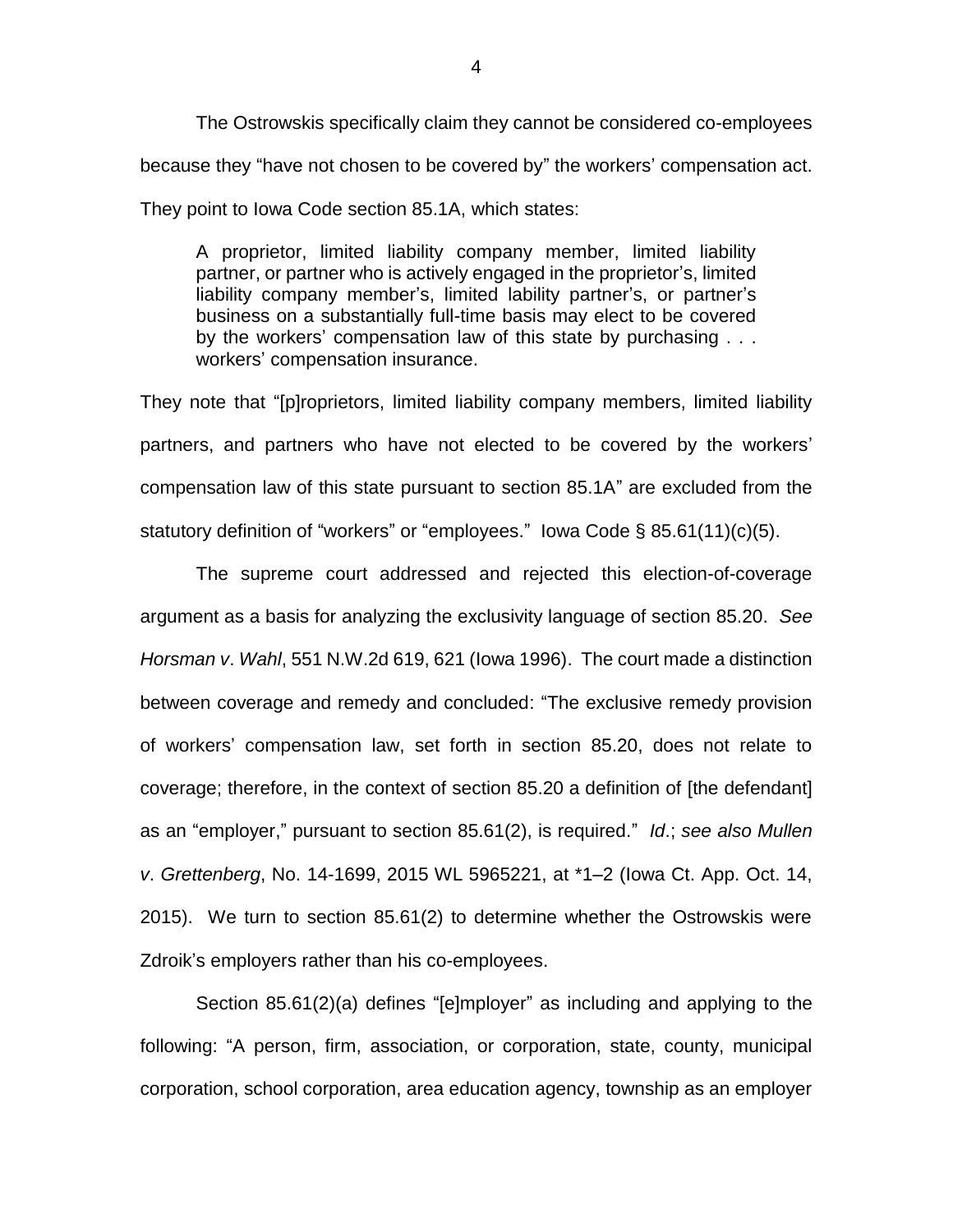of volunteer fire fighters and emergency medical care providers only, benefited fire district, and the legal representatives of a deceased employer." The Ostrowskis assert Sheet Piling "is a corporation/partnership under the State of Wisconsin" and "[i]t is owned by [them] in a partnership." They cite *Carlson v*. *Carlson*, 346 N.W.2d 525, 526 (Iowa 1984), for the proposition that "a member of a partnership, even if he is a 'working partner,' is still in law the employer of employees of the partnership and cannot be sued."

The Ostrowskis correctly characterize *Carlson*. There, the court concluded "that a member of a partnership is an employer of the partnership's employees" and, "[a]ccordingly, Iowa Code section 85.20 precludes an injured employee and his dependents from suing a partner in an independent tort action for his injuries received during the course of his employment for the partnership." *Carlson*, 346 N.W.2d at 527. If the Ostrowskis were partners in a partnership, *Carlson* would be dispositive and we would be obligated to dismiss them from the suit for lack of subject matter jurisdiction.

Sheet Piling was not a partnership; it was listed as an "L.L.C." An LLC is a limited liability company. *See* Iowa Code § 489.108(1) ("The name of a limited liability company must contain the words 'limited liability company' or 'limited company' or the abbreviation 'L.L.C.', 'LLC', or 'LC'."). Sheet Piling itself might have satisfied the section 85.61(2)(a) definition of "employer" and been immune from suit for gross negligence.<sup>1</sup> But that is not the issue. The issue is the status of the Ostrowskis individually.

<sup>&</sup>lt;sup>1</sup> Limited liability companies are not expressly mentioned in the section 85.61(2)(a) definition of employer, but the legislature's inclusion of "person" encompasses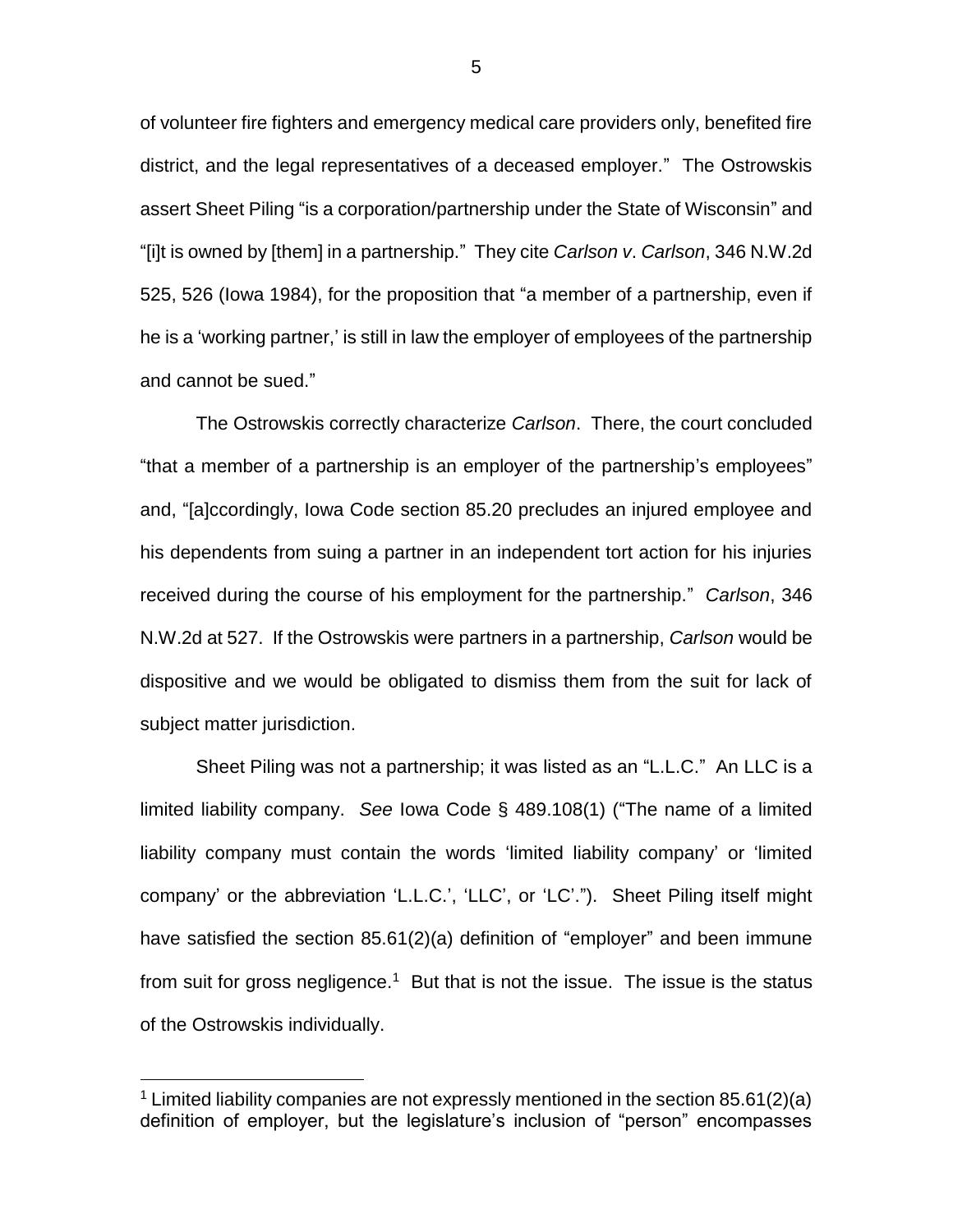John Ostrowski attested he was "an owner and partner of Sheet Piling." Brian Ostrowski similarly attested he was "an owner and partner of Sheet Piling." The statute governing limited liability companies makes no reference to owners or partners of limited liability companies. It refers to "[m]anager," "[m]anagermanaged limited liability company," "[m]ember", "[m]ember-managed limited liability company," and "person." Iowa Code § 489.102(11), (12), (13), (14), (17). As Zdroik notes, Sheet Piling's operating agreement, which might have clarified the Ostrowskis' status, was not included in the summary judgment record. *See Felt v*. *Felt*, No. 18-0710, 2019 WL 2372321, at \*3 (Iowa Ct. App. June 5, 2019) ("[T]he operating agreement governs the LLC, with the statutory provisions governing where the operating agreement does not otherwise provide.").

We conclude there is a genuine issue of material fact as to the status of the Ostrowskis within the limited liability company. That issue of fact must be resolved to determine whether the Ostrowskis were co-employees for purposes of section 85.20 or whether they were employers of Zdroik who would not be subject to gross negligence liability under section 85.20. As noted at the outset, this is an issue of subject matter jurisdiction that cannot be waived.

Because the district court resolved the co-employee issue based on election of coverage under section 85.1A and 86.61(11)(c)(5) rather than their employer status under 86.61(2), we reverse the denial of summary judgment and remand for reconsideration of the issue under section 85.61(2). *See Horsman*, 551 N.W.2d

them. *See* Iowa Code § 4.1(20); 5 Matthew G. Doré, *Iowa Practice Series: Business Organizations* § 13:6 (2020). The prefatory language of section 85.61(2)(a) also uses the word "include," which suggests entities other than those that are expressly enumerated may fit within the definition of employer.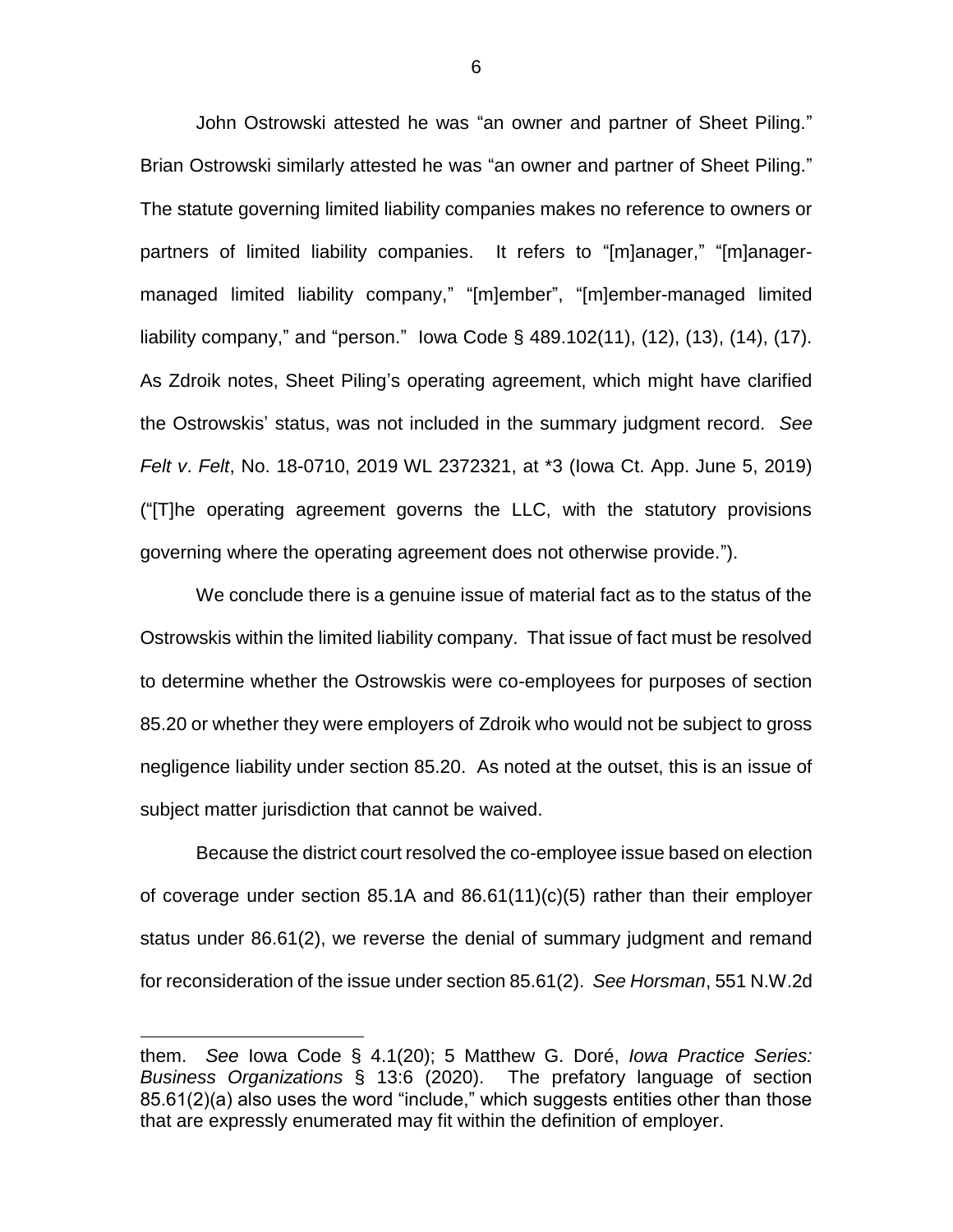at 621. If the Ostrowskis are deemed to be co-employees, the court may examine whether one or more of the elements of gross negligence were satisfied as a matter of law. We proceed to that question with respect to the remaining two Sheet Piling defendants.

# *B***.** *Co-Employee Negligence–Runstrom***,** *Gliniecki*

To establish co-employee gross negligence, a plaintiff must prove the defendants had: "(1) knowledge of the peril to be apprehended<sup>2</sup>; (2) knowledge that injury is a probable, as opposed to a possible, result of the danger; and (3) a conscious failure to avoid the peril." *Thompson v*. *Bohlken*, 312 N.W.2d 501, 505 (Iowa 1981). Allegations of gross negligence "carry a high burden of proof," *see Johnson v*. *Interstate Power Co*., 481 N.W.2d 310, 321 (Iowa 1992), and proving a case of gross negligence under section 85.20(2) is "difficult." *See Swanson v*. *McGraw*, 447 N.W.2d 541, 543 (Iowa 1989); *cf*. *Dudley v*. *Ellis*, 486 N.W.2d 281, 283 (Iowa 1992) (listing opinions in which plaintiffs failed to present substantial evidence of gross negligence to submit to jury).

Runstrom and Gliniecki contend the estate failed to establish the elements of gross negligence as a matter of law. If we conclude the estate could not establish any of the three elements, we need not address the remaining elements. *See*, *e*.*g*., *Mrla v*. *Johnson*, No. 20-0448, 2021 WL 1016905, at \*3 (Iowa Ct. App. Mar. 17, 2021); *Whitacre v*. *Brown*, No. 11-0088, 2011 WL 4950183, at \*3 (Iowa Ct. App. Oct. 19, 2011). We elect to focus on the second element—"knowledge

 $2$  Runstrom and Gliniecki argue the "peril" was Zdroik's presence on the truck bed as the railroad ties were being unloaded. For purposes of summary judgment, we accept the estate's characterization of the peril—a failure of Runstrom and Gliniecki to properly train Zdroik and his coworkers.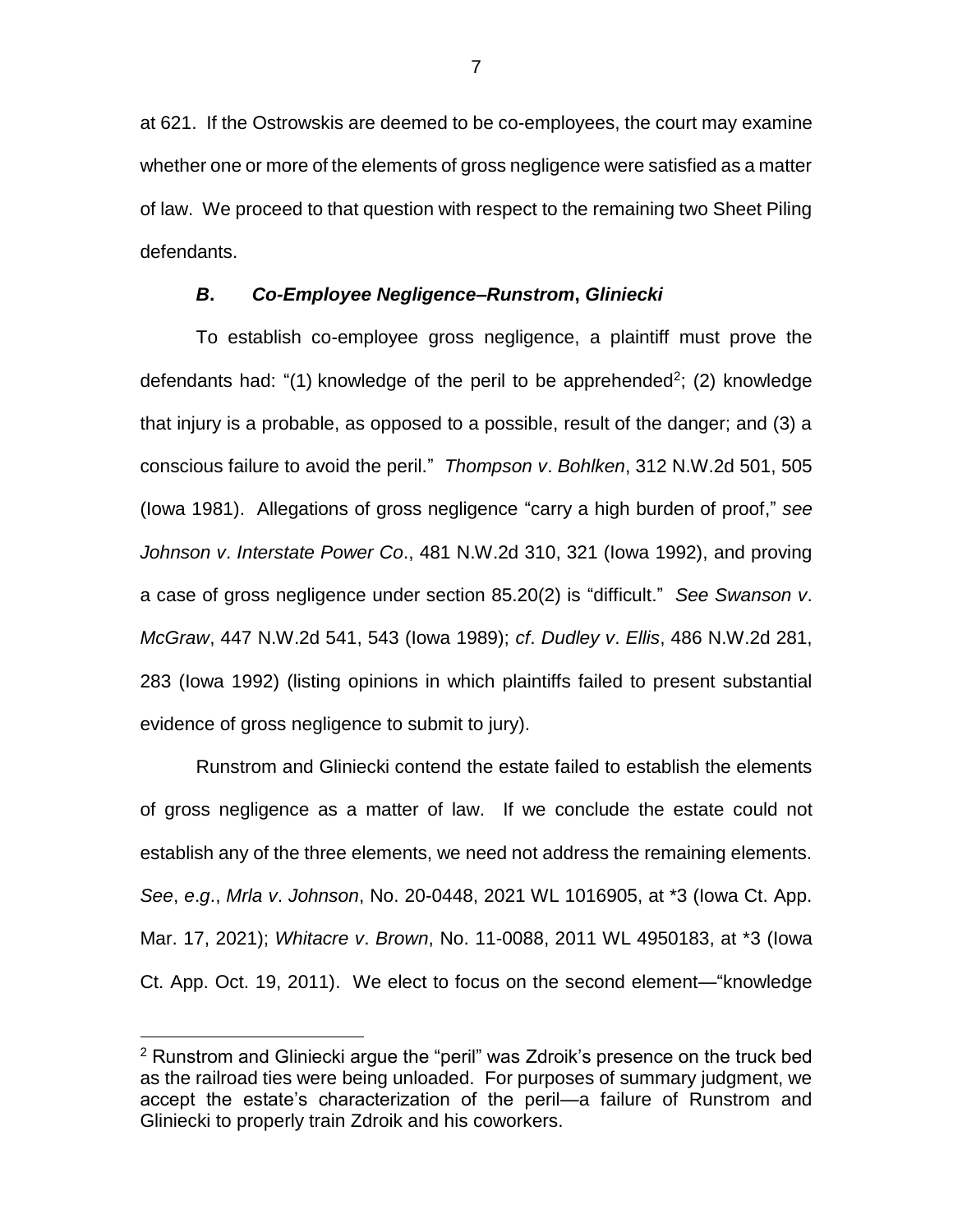that injury is a probable, as opposed to a possible, result of the danger." *Thompson*, 312 N.W.2d at 505.

"''Probably' is defined as that which 'seems reasonably . . . to be expected: so far as fairly convincing evidence or indications go.'" *Nelson v*. *Winnebago Indus*., *Inc*., 619 N.W.2d 385, 391 (Iowa 2000) (quoting Webster's Third New Int'l Dictionary 1806 (unabr. ed.1986)). "[P]ossible consequences are those which happen so infrequently that they are not expected to happen again." *Whitacre*, 2011 WL 4950183, at \*3 (quoting *Thomas v*. *Food Lion*, *L*.*L*.*C*., 570 S.E.2d 18, 20 (Ga. Ct. App. 2002)). A plaintiff "must show that the defendant[s] knew or should have known that [their] conduct placed the plaintiff in a zone of imminent danger." *Alden v*. *Genie Indus.*, 475 N.W.2d 1, 2 (Iowa 1991); *see also Hernandez v*. *Midwest Gas Co*., 523 N.W.2d 300, 305 (Iowa Ct. App. 1994). A zone of imminent danger may be shown by establishing the defendants' "actual or constructive awareness of a history of accidents under similar circumstances" or by establishing a "high probability of harm is manifest even in the absence of a history of accidents or injury." *Alden*, 475 N.W.2d at 2–3. The estate essentially concedes it did not rely on a history of accidents to establish a zone of imminent danger but relied on the obviousness of a high probability of harm.

The district court found a genuine issue of material fact on whether an injury "could be reasonably expected if Zdroik and his co-employees were not properly trained" on whether "one or more of the Defendants had a duty to ensure that Zdroik and his co-employees had a degree of training and that failure to do so would have made the injury to Zdroik probable." We disagree with this assessment.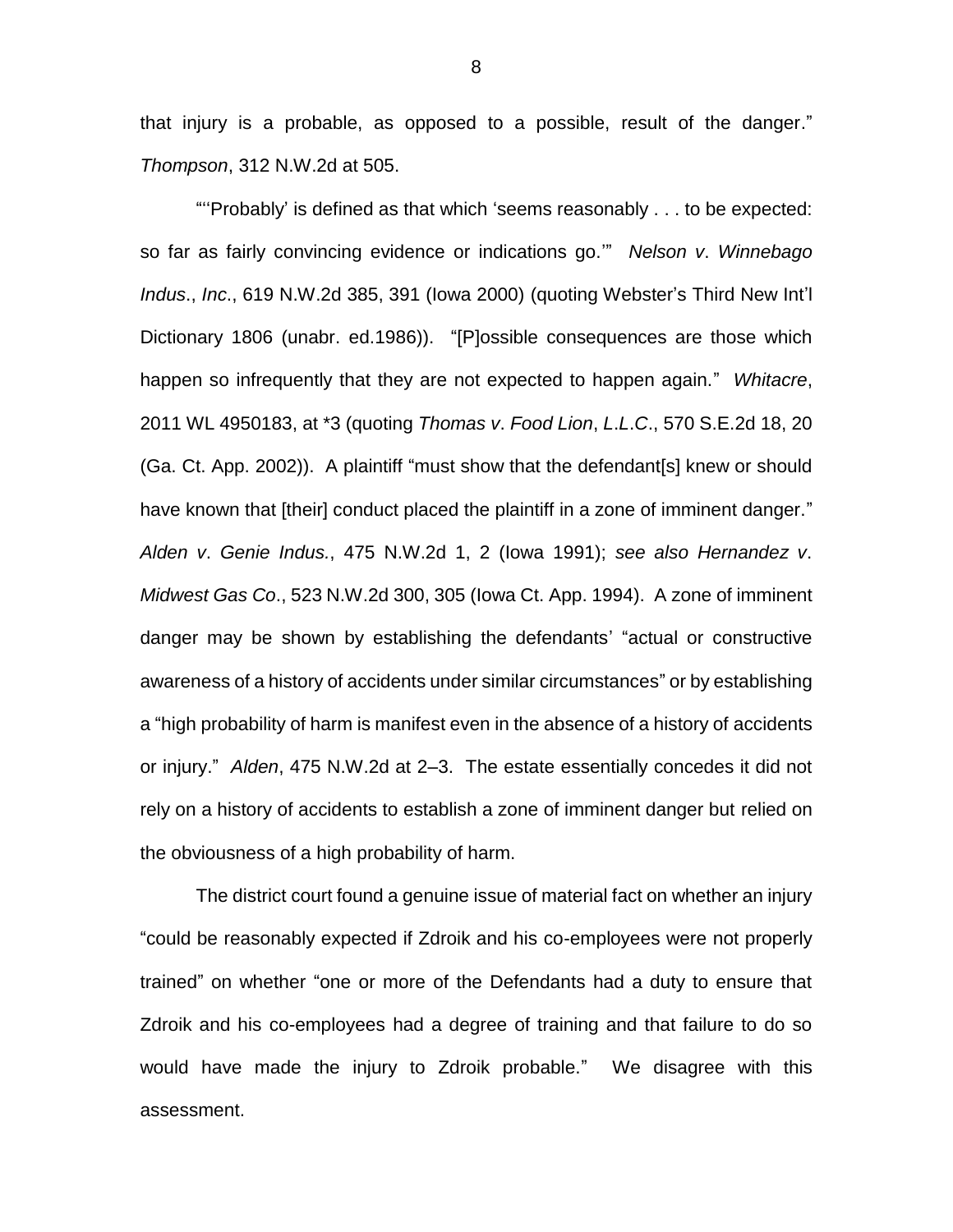Runstrom testified by deposition that he served as safety director for Sheet Piling. He worked with management on "developing safety policies [and] procedures", and also did "field visits to just kind of check on people." He characterized Zdroik's accident as "an unforeseeable event." He attested Zdroik would have participated in a "tailgate safety meeting" on the day of the accident, which would have included a discussion of "working near [railroad] tracks"; getting "hit by/struck by/caught between"; and "positive confirmation from operator." He further attested he was "570 miles from the accident."

While Runstrom may have had a duty to train Zdroik and his crew members on safety procedures, the estate failed to establish that he was aware injury was a probable result of his training protocols or a breach of those protocols. *See Walker v*. *Mlakar*, 489 N.W.2d 401, 405 (Iowa 1992) ("For us to say that a coemployee's constructive knowledge or constructive 'consciousness' of a hazard, without any actual knowledge thereof, is adequate to establish the coemployee's 'gross negligence,' would be to require plant safety managers and safety engineers to become the insurers of other employees for every potential peril, real or otherwise, within the plant."); *Anderson v*. *Bushong*, No. 12-0640, 2013 WL 530961, at \*6 (Iowa Ct. App. Feb. 13, 2013) (concluding the defendants "knew the plywood coverings could possibly result in a harmful fall, not that such a consequence was the probable result of the safety breach."). We reverse the denial of Runstrom's summary judgment motion and remand for entry of summary judgment in favor of Runstrom on the gross negligence claim.

Unlike Runstrom, Gliniecki was at the job site the day before the accident and was the site supervisor on that day. He acknowledged having a discussion

9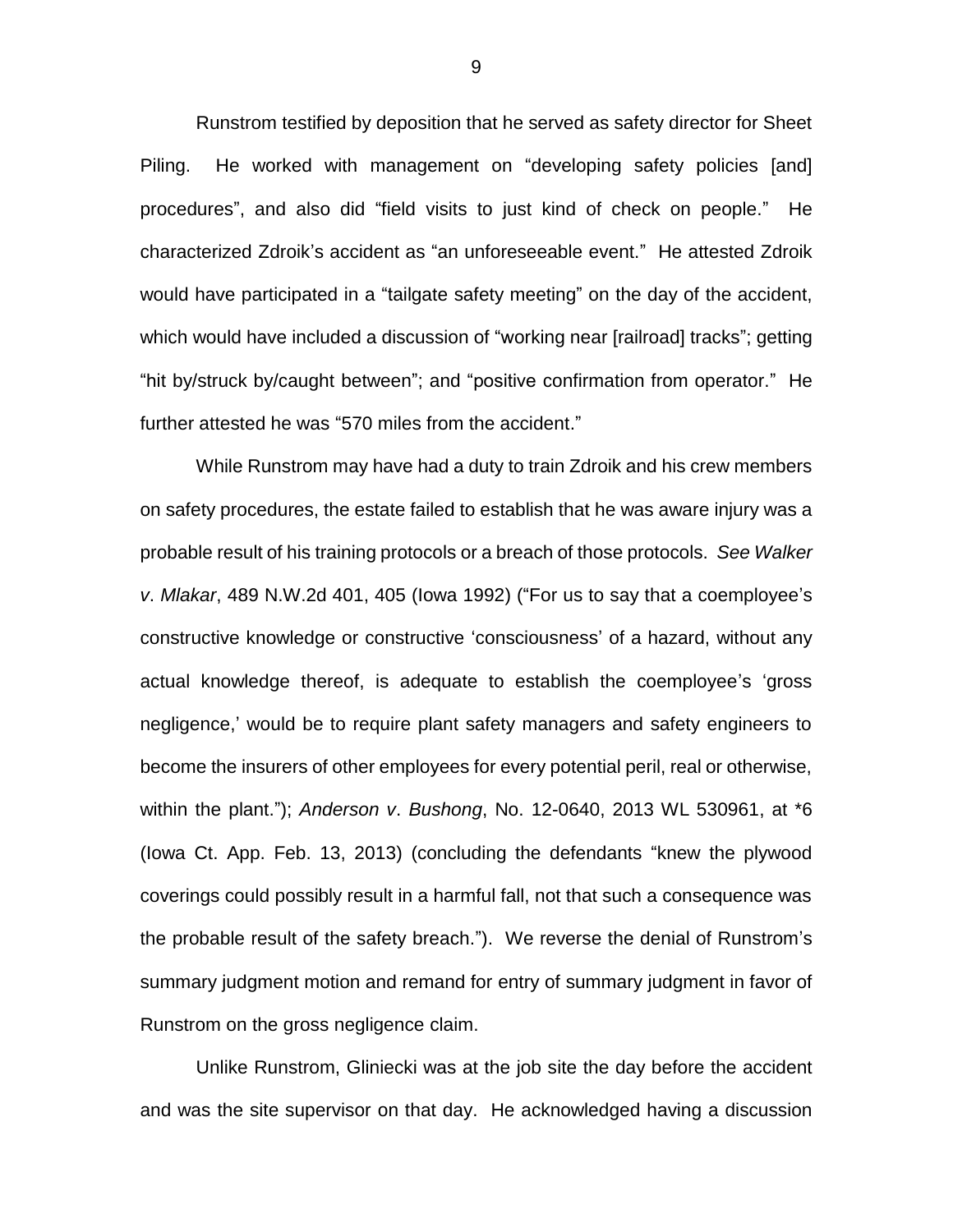with the crew members about placing the railroad ties in a sling "so they can't fall free." He agreed that, at the time, there was "[n]o procedure" in place to specify where a crew member should stand relative to the materials in the sling but he thought the procedure "was probably in their briefing where to stand or where not to be." Such a procedure was incorporated into a subsequent version of the safety manual. At the time of the accident, Gliniecki stated the company had a "15/40 rule" that required crew members "to stay out of . . . the working area . . . so the operator knows they're clear, anybody walking in." The rule referred to the worker's "distance" from the "operator, the swing, the swing boom" and they "talk[ed] about that all the time."

Gliniecki had actual knowledge of the procedure to be followed on the date of the accident. But he did not have "knowledge that injury [was] a probable, as opposed to a possible, result of the danger." *See Thompson*, 312 N.W.2d at 505; *see also Tisor v*. *Hollerauer*, No. 19-0673, 2020 WL 5943994, at \*5 (Iowa Ct. App. Oct. 7, 2020); *Lancial v*. *Burrell*, No. 20-0136, 2020 WL 5650616, at \*2 (Iowa Ct. App. Sept. 23, 2020). We reverse the denial of summary judgment as to Gliniecki and remand for entry of summary judgment in his favor.

### *II. Railroad–Negligence*

As noted at the outset, the district court granted summary judgment for the railroad on the estate's claim that the railroad violated the Federal Employers' Liability Act. The court reasoned that Zdroik was not an employee of the railroad. The estate also alleged the railroad violated regulations promulgated by the Federal Railroad Administration, part of the federal Department of Transportation, and the "violations constitute[d] negligence per se." *See Wiersgalla v*. *Garrett*, 486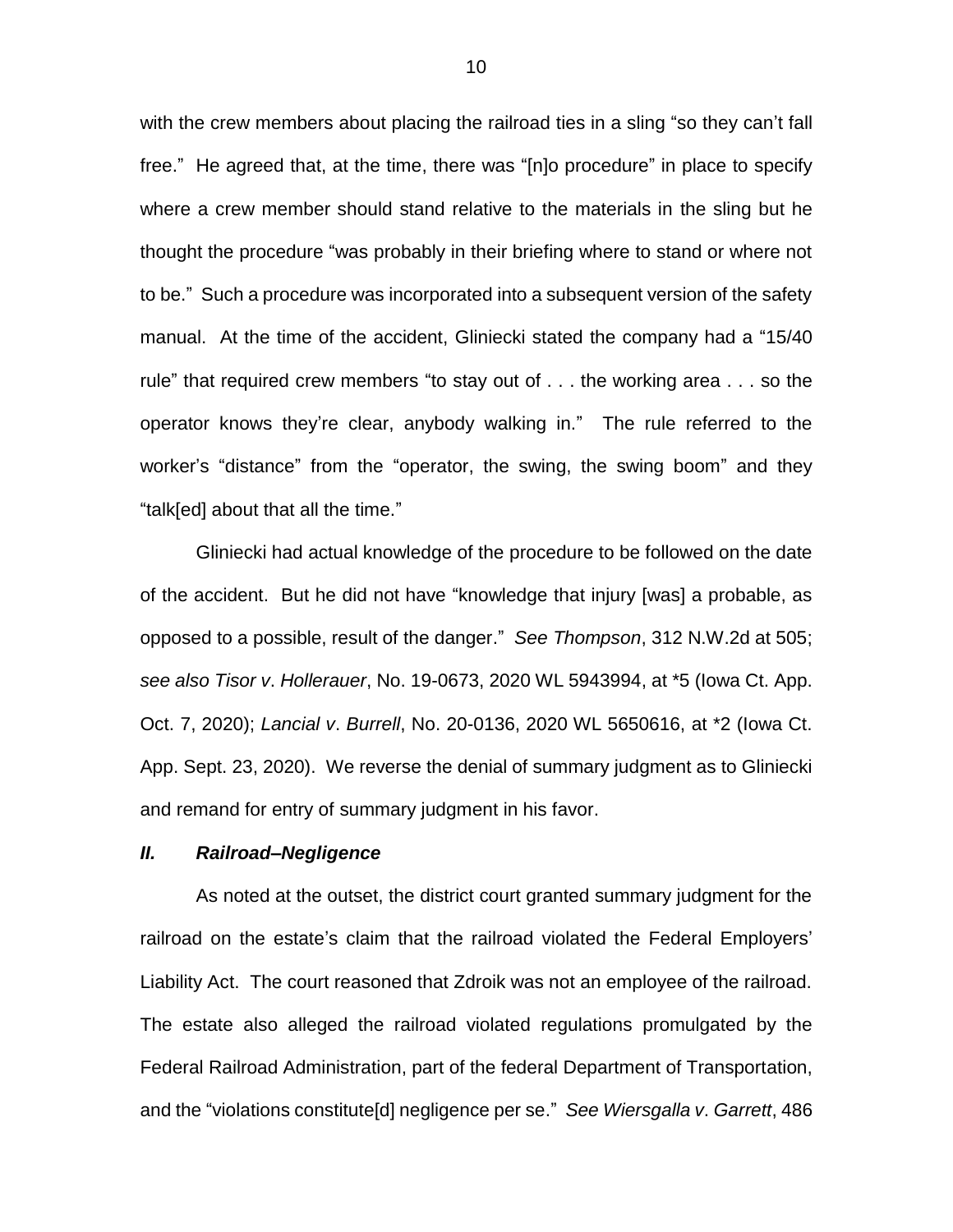N.W.2d 290, 292 (Iowa 1992) (stating injuries sustained as a proximate result of violations of regulations could constitute negligence per se). Relatedly, the estate alleged several specifications of negligence. $3$ 

The district court focused on the negligence per se theory. The court denied the railroad's summary judgment motion on that theory, reasoning "regulations can serve[ ] as the foundation for a negligence per se claim, irrespective of the employment roles of the parties." On reconsideration, the court acknowledged certain federal regulations placed the burden of safety training on employers and confirmed the railroad was not Zdroik's employer. But the court determined "other regulations specifically place[d] burdens on railroads . . . regardless of [their] payment relationship to workers." Finding Zdroik "was a member of the protected class" under the regulations, the court concluded "[t]he remaining issues of negligence are for the jury to decide."

On appeal, the railroad reiterates that, because it was not Zdroik's employer, the Federal Railroad Administration regulations could not establish a duty of care owing to Zdroik. *See Hoffnagle v*. *McDonald's Corp*., 522 N.W.2d 808, 811 (Iowa 1994) ("[T]he threshold question in any tort case is whether the defendant owed the plaintiff a duty of care" and this is a matter of law for the court.).

The estate counters that two regulations unambiguously require the railroad to afford on track safety training "to every roadway worker on its tracks," and Zdroik's death "was the result of [the railroad's] failure to itself provide proper" training or "ensure they had received such training from" Sheet Piling. The first

 $3$  There is also an indication of a premises liability claim that was not pursued.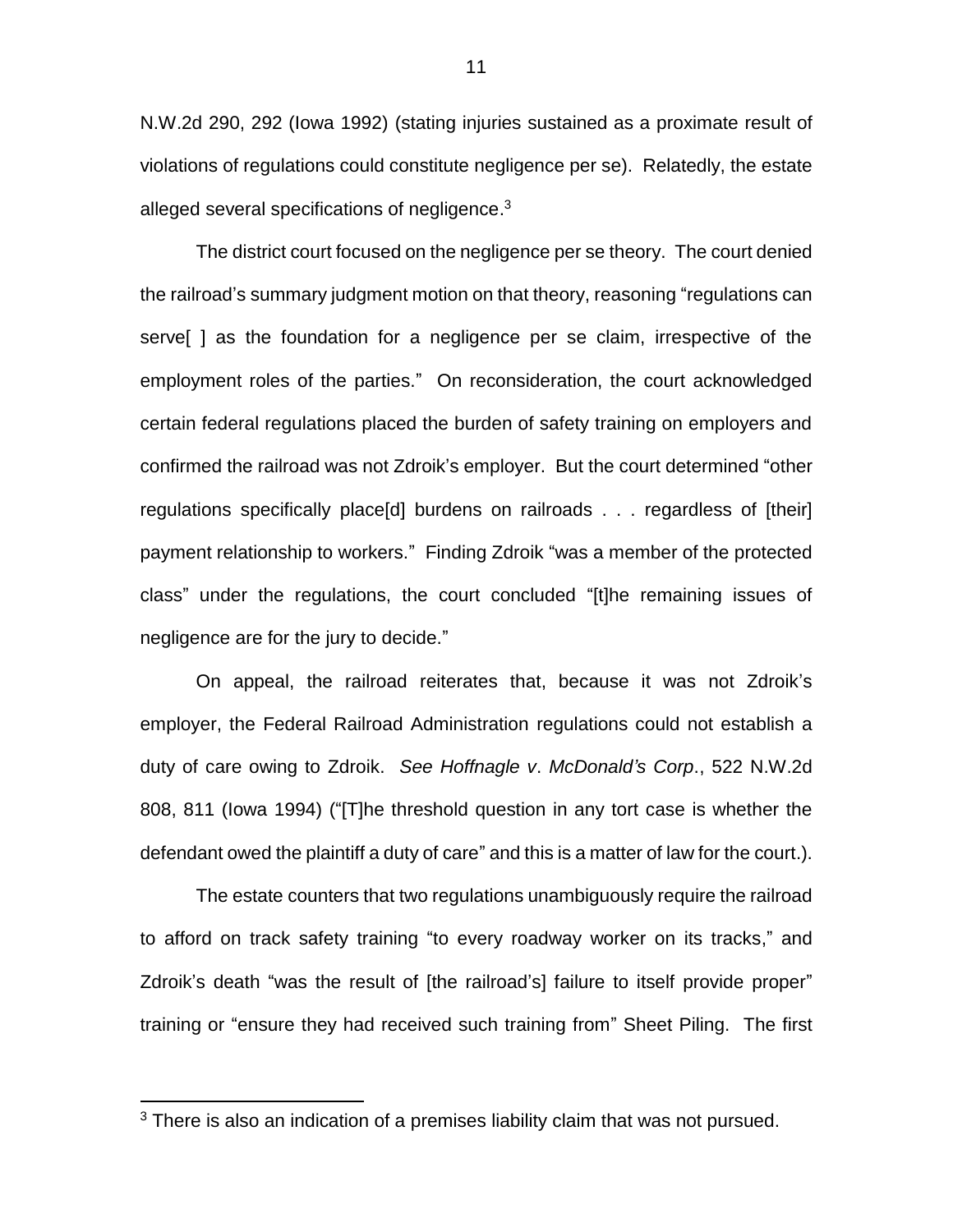regulation cited by the estate states, "Each railroad to which this part applies shall adopt and implement a program that will afford on-track safety to all roadway workers whose duties are performed on that railroad. . . ." 49 C.F.R 214.303(a). The second regulation states, "Each railroad subject to this part shall maintain and have in effect an on-track safety program which complies with the requirements of this subpart." 49 C.F.R. 214.307.

The railroad responds that the two regulations must be considered in conjunction with the definition of "employer" which is the entity that "directly engages or compensates individuals to perform any of the duties defined in *this part*." 49 C.F.R. 214.7 (emphasis added). "This part" includes "Subpart C," titled "[r]oadway [w]orker [p]rotection," which contains the two regulations—49 C.F.R. 214.303 and 214.307. The railroad also notes that the "roadway worker protection" subpart places the onus of complying with its safety provisions on the employer. Specifically, 49 C.F.R. 214.311(a) states "[e]ach employer is responsible for the understanding and compliance by its employees with the rules and the requirements of *this part*." (emphasis added). Finally, the railroad argues that, if the regulations are vague, we must defer to the interpretation of the regulation by the Federal Railroad Administration (FRA) under *Kisor v*. *Wilkie*, 139 S. Ct. 2400 (2019), *Auer v*. *Robbins*, 519 U.S. 452 (1997), and *Chevron USA v*. *Nat. Res. Def. Council*, *Inc*., 467 U.S. 837 (1984).

In interpreting federal regulations, "the possibility of deference can arise only if a regulation is genuinely ambiguous." *Kisor*, 139 S. Ct. at 2414. "[B]efore concluding that a rule is genuinely ambiguous, a court must exhaust all the 'traditional tools' of construction." *Id*. at 2415 (*citing Chevron*, 467 U.S. at 843,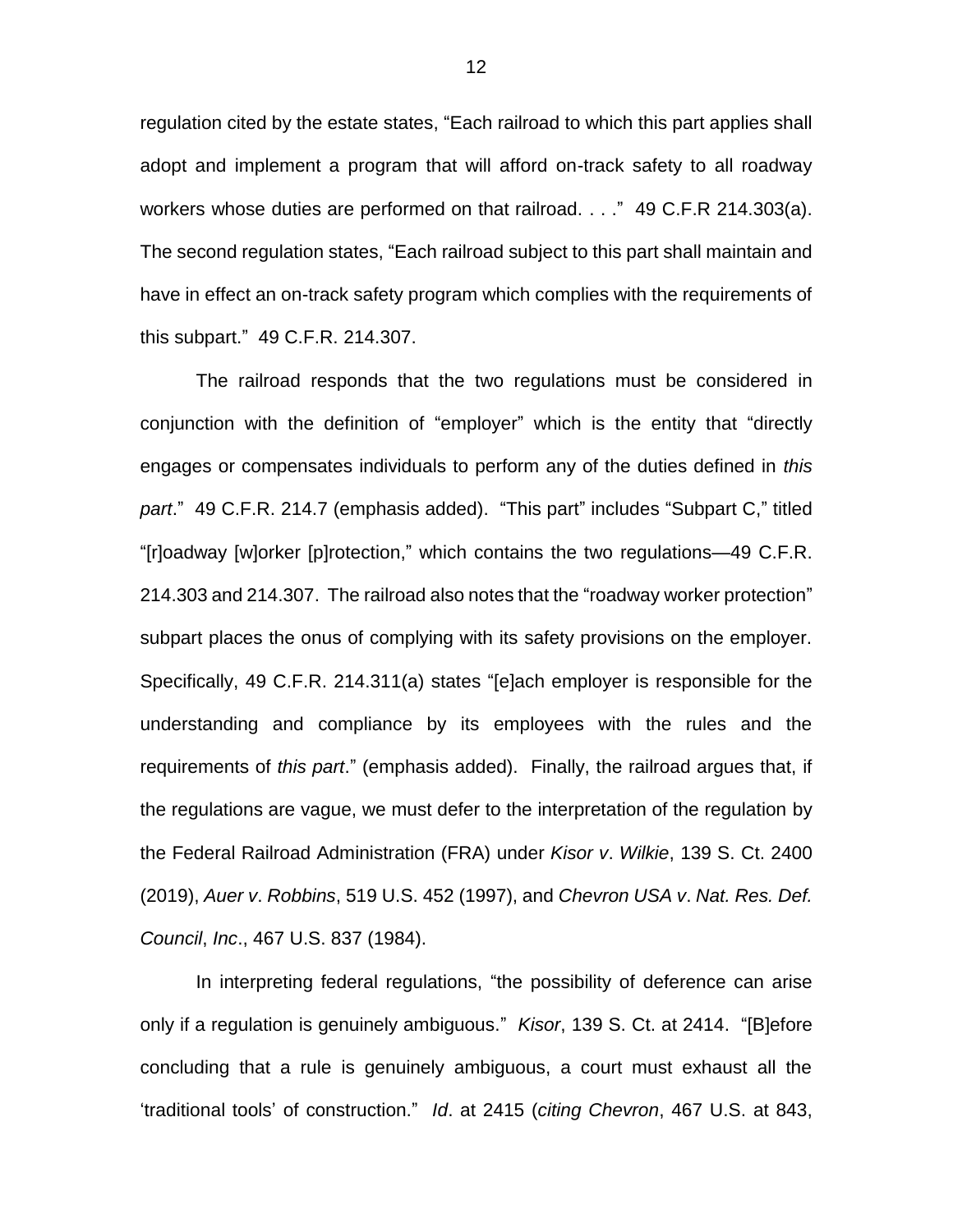n.9). "[A] court must carefully consider the text, structure, history, and purpose of a regulation, in all the ways it would if it had no agency to fall back on." *Id*. (internal citations and quotations omitted). "Doing so will resolve many seeming ambiguities out of the box, without resort to *Auer* deference." *Id*.; *cf*. *Messina v*. *Iowa Dep't of Job Serv*., 341 N.W.2d 52, 56 (Iowa 1983) ("Generally, the rules of statutory construction and interpretation also govern the construction and interpretation of rules and regulations of administrative agencies." (citation omitted)); *see also State v*. *Albrecht*, 657 N.W.2d 474, 479 (Iowa 2003) (same).

We agree with the railroad that the two regulations on which the estate relies to find a duty of care running from the railroad to Zdroik must be read in tandem with the provisions defining who is responsible for carrying them out. When read as a whole, there is no question the "who" is the employer, Sheet Piling, not the railroad.

The "supplementary information" accompanying the regulations clinch that construction of the regulations. *See* Roadway Worker Protection, 61 Fed. Reg. 65959-01, 1996 WL 716080 (F.R. Dec. 16, 1996). In explaining the rationale for adding definitions of "employer" and "employee," the agency stated:

Employees of contractors to railroads are included in the definition if they perform duties on or near the track. They should be protected as well as employees of the railroad. *The responsibility for on-track safety of employees will follow the employment relationship*. *Contractors are responsible for the on-track safety of their employees and any required training for their employees.* FRA expects that railroads will require their contractors to adopt the ontrack safety rules of the railroad upon which the contractor is working. Where contractors require specialized on-track safety rules for particular types of work, those rules must, of course, be compatible with the rules of the railroad upon which the work is being performed.